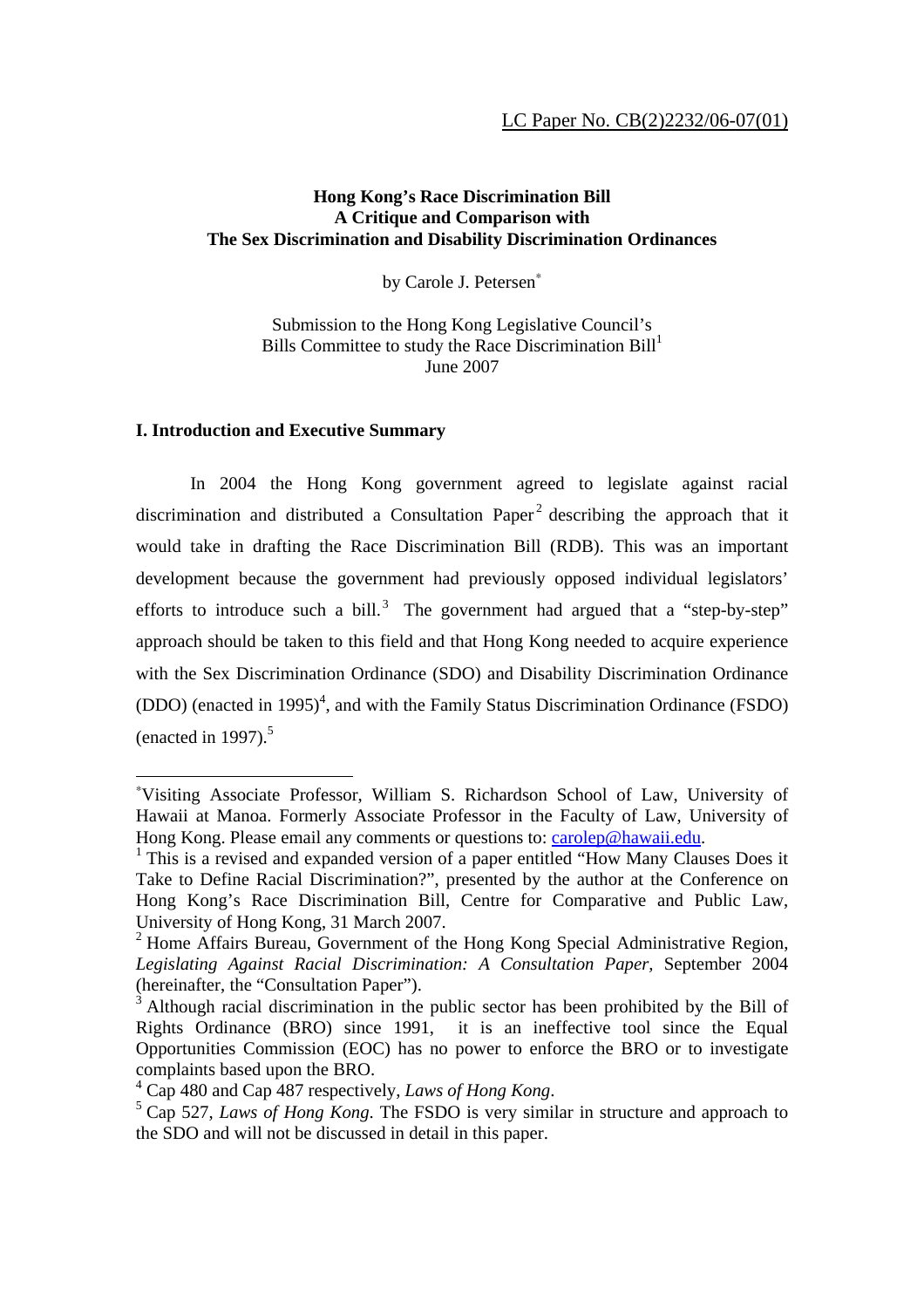A decade later, the government purports to have taken the next step, by introducing the RDB. However, a "step-by-step" approach implies that progress is being made. One might, therefore, have expected the RDB to incorporate recent reforms to UK and Australian laws, which have often served as models for Hong Kong. $<sup>6</sup>$  Unfortunately,</sup> the RDB does not do so. At a minimum, the RDB should be as strong as the SDO, DDO, and FSDO, which have now been in force for more than a decade in Hong Kong and which the government acknowledges have *not* adversely affected either the government, the general public, or the business sector.  $7$ 

Indeed, the 2004 Consultation Paper appeared to make a commitment that the RDB would be as strong as the existing anti-discrimination ordinances. For example, the Consultation Paper stated that the RDB would be "modelled on the structure and format" of the three existing anti-discrimination Ordinances.<sup>8</sup> The government also stated that it would use the existing definitions of direct and indirect discrimination and did not indicate any intention to narrow these definitions in the RDB.<sup>9</sup> The Consultation Paper further stated that the RDB "should make it unlawful for the government to discriminate against a person or group of persons on the ground of race in the performance of its functions or the exercise of its powers."10 Nowhere in the Consultation Paper did the government indicate any intention to insert a *general* exemption for governmental acts and polices.

Yet by the time the RDB was introduced into the Legislative Council the government had completely changed its position, albeit without any explicit explanation as to why it has done so. The RDB is much weaker than the SDO and the DDO. This is largely because the government has severely limited the extent to which the bill applies to governmental functions and thus the extent to which the Equal Opportunities Commission (EOC) can assist victims of racial discrimination by government

<sup>&</sup>lt;sup>6</sup> The SDO was largely based upon the UK's Sex Discrimination Act 1967, but also drew upon Australian law (for example, in the provisions on sexual harassment). The Hong Kong DDO was based upon the Australian Disability Discrimination Act 1992.

<sup>7</sup> *See* Consultation Paper, note 2 above, at para 15.

<sup>8</sup> *Ibid,* para 26.

<sup>9</sup> *Ibid,* paras 34-5.

<sup>10</sup> *Ibid,* paras 56.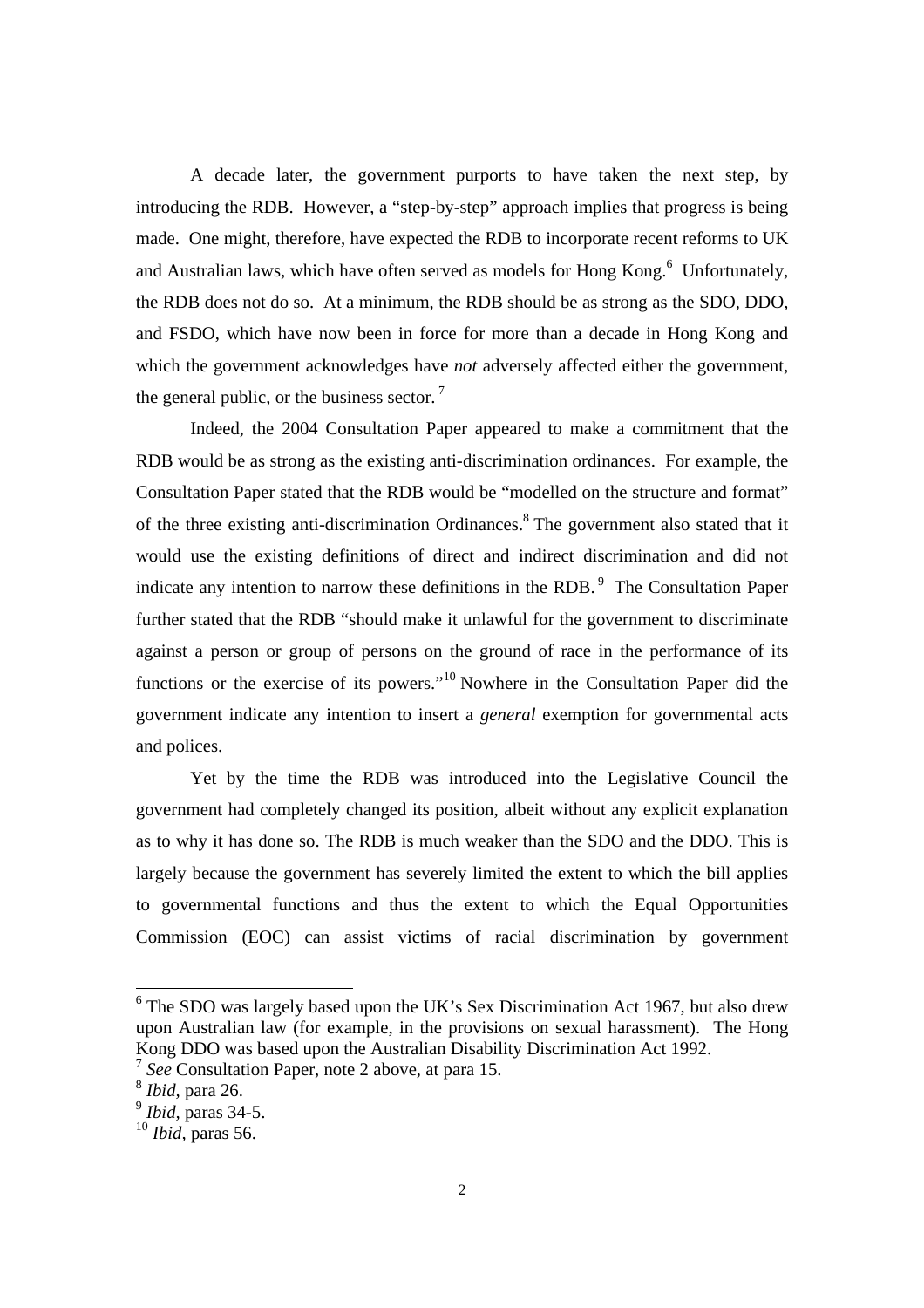departments. The government has also added lengthy clauses that limit the definition of discrimination, thus excluding acts that many of us would think of as classic examples of racial discrimination. For the most part, these clauses were not contained in the 2004 Consultation Paper and they are unduly complex, making it difficult for a layperson to understand the bill. Once one works through these clauses, it is clear that ethnic minorities have been targeted for less favourable treatment than victims of gender and disability discrimination – arguably making the RDB itself an example of official discrimination and a violation of the government's obligations under the Basic Law and the International Covenant on the Elimination of Racial Discrimination (ICERD). The weaknesses in the RDB will also create significant problems for the Hong Kong EOC, which will frequently have to explain to victims of racial discrimination why the EOC has no power to assist them, although people with comparable complaints of sex and disability discrimination would be entitled to file complaints with the EOC and receive free investigation and conciliation services.

Part II of this paper discusses Clause 3 of the RDB, which provides for very limited application of the bill to governmental acts and policies (far more limited than provided in the SDO and DDO). As drafted, the RDB will only apply to government acts that are similar in nature to acts by private persons – such as when the government is an employer. The RDB will not bind the government in its truly "governmental" responsibilities – such as policing, correctional services, taxation, licensing, and most regulatory responsibilities. The government's response to this point (that the Bill of Rights Ordinance (BRO) already covers governmental discrimination) does not solve this problem because the Hong Kong EOC has no authority to enforce the BRO and most victims of discrimination simply cannot afford to pursue a complaint without the EOC's assistance. Moreover, the remedies that can be obtained for a breach of the BRO are less desirable than those that can be obtained under the RDB. Part II of the paper provides some hypothetical situations to illustrate the unfairness and inefficiencies that Clause 3 will create, when compared with the wider scope of the SDO and DDO.

Part III of the paper discusses the definition of discrimination in the RDB, which is narrower than the corresponding definitions in the SDO (Section 5) and the DDO (Section 6). The government has added several clauses to the RDB, which have no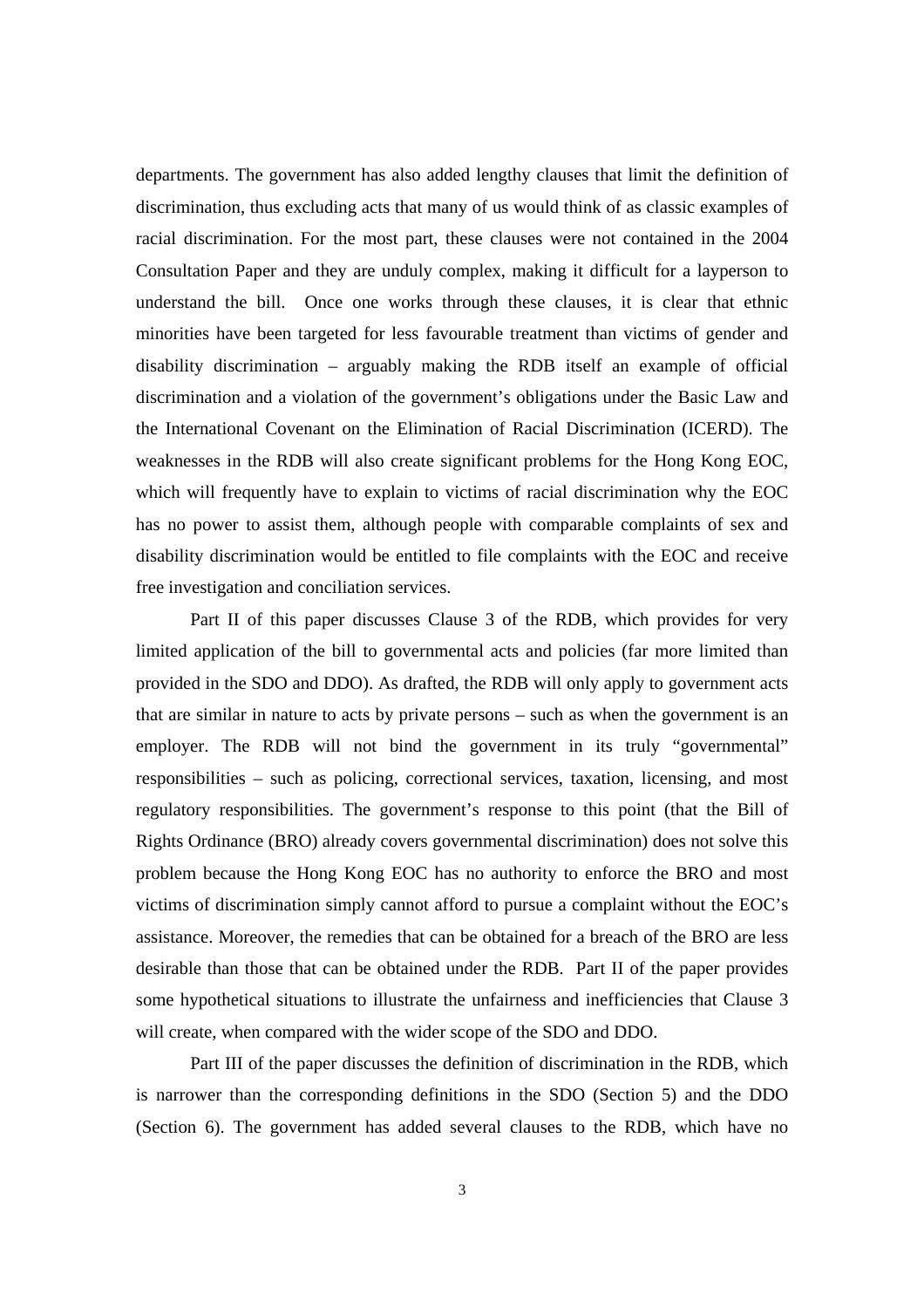equivalents in the SDO or DDO. The two main examples of this are Clause 8 (which appears to limit the definitions of both direct and indirect discrimination) and Clause 4 (which provides a long list of "qualifications" to the definition of indirect discrimination). Some hypothetical advertisements are analyzed here, to demonstrate how this definition could "legalize" what most of us would think of as rather clear examples of racial discrimination. (The hypothetical situations in this paper represent my best attempt to sort through the long and vague clauses in the RDB. I hope that members of the Bills Committee will ask the government whether I am correct in my conclusion that these situations would not be actionable under the RDB. I would be delighted to learn that I am wrong, but would then argue that the RDB needs to be drafted in clearer language.)

Part IV of the paper discusses the grounds of discrimination and argues that the bill needs to be broadened, to prohibit discrimination on the grounds of religion and immigrant status. These grounds are comparable to the grounds of pregnancy and marital status, which have been included in Hong Kong's SDO because legislators recognized their close relationship to sex discrimination. Indeed, the Hong Kong EOC receives more complaints of pregnancy discrimination than sex discrimination and it would be impossible to effectively address gender inequality in Hong Kong if pregnancy discrimination were not actionable.  $^{11}$  Similarly, in the circumstances of Hong Kong, one cannot effectively address racial and ethnic discrimination without also prohibiting discrimination on the grounds of religion and immigrant status. I also argue that the RDB should prohibit discrimination on the ground of the race or ethnicity of one's *associate* (similar to Section 6(c) of the DDO).

### **II. Clause 3: The Non-Application of the RDB to Governmental Acts**

 $\overline{a}$ 

Section 3 of the SDO and Section 5 of the DDO state that "This Ordinance binds

<sup>&</sup>lt;sup>11</sup> See the statistics on complaints received by the Hong Kong EOC (available at www.eoc.org.hk); *see* also Carole J. Petersen, Janice Fong, and Gabrielle Rush, *Enforcing Equal Opportunities: Investigation and Conciliation of Discrimination Complaints in Hong Kong* (CCPL 2003), which analyzed a database of 451 complaints filed under the three existing anti-discrimination ordinances.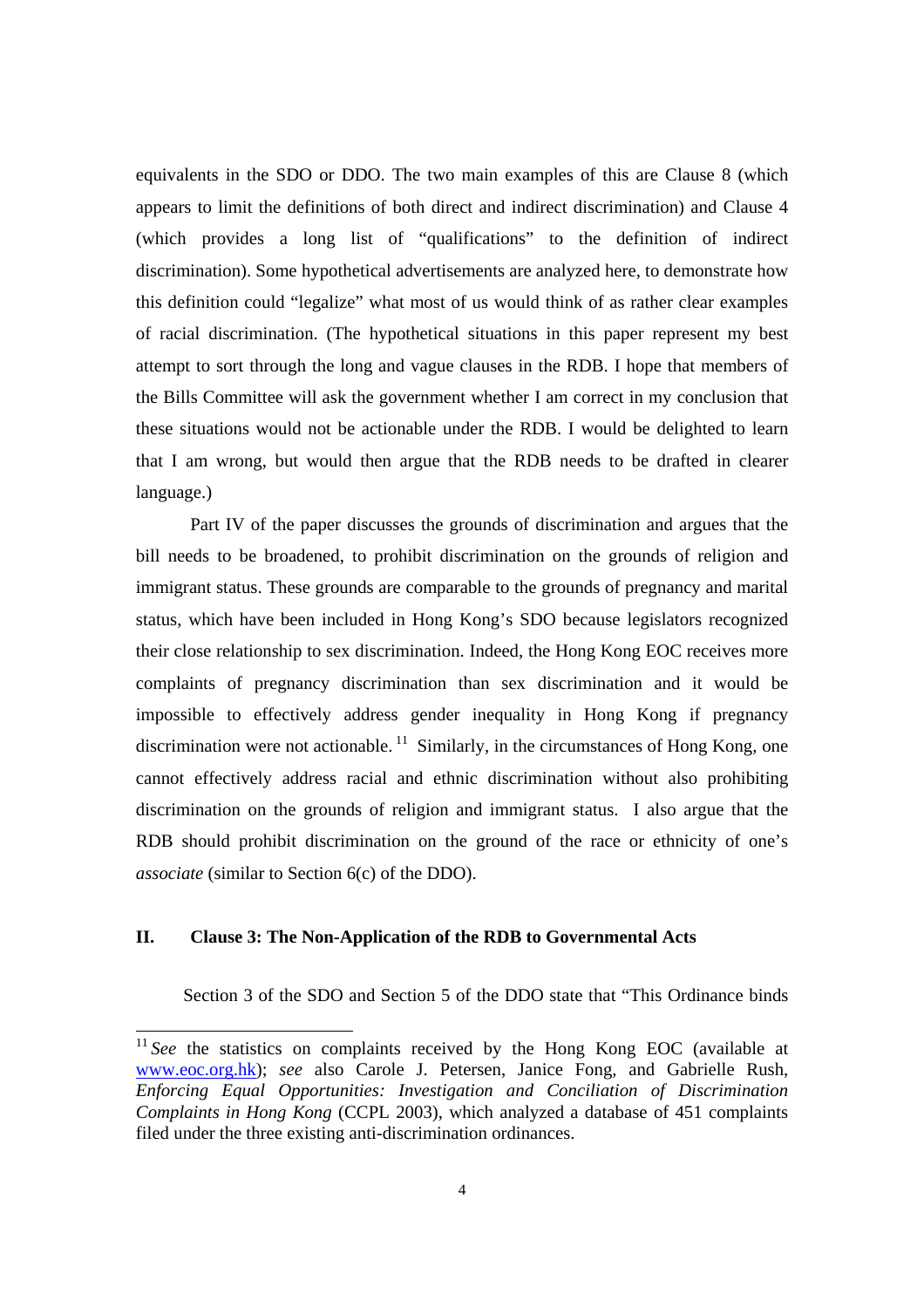the government." Additional provisions also make it clear that the SDO and DDO apply to governmental acts. For example, Sections 21 and 38 of the SDO state, in relevant part:

(1) Subject to subsection (2), without prejudice to the operation of the other provisions of this Part in relation to the Government, it is unlawful for the Government to discriminate against a woman in the performance of its functions or the exercise of its powers.

Almost identical language appears in Sections 21 and 36 of the DDO. It should be noted that a significant percentage of the complaints filed with the EOC are directed at government departments. A study of complaint files (representing all complaints completed in a six month period) found that complaints filed against government departments represented 18.2% of the disability-related complaints and 10.2% of the gender-related complaints. $12$ 

 As noted above, the 2004 Consultation Paper indicated that the RDB would bind the government generally. It is arguably a "bait and switch" for the government to conduct public consultation on that basis and then change this fundamental point when it comes time to draft the bill. Normally, a fundamental change like this would only be made in response to a request by the majority of submissions responding to the Consultation Paper. In this case, the government has not pointed to any evidence of public demand for this change and it is highly unlikely that members of the public argued for a sweeping exemption for governmental acts. Thus it was probably government departments themselves who argued that they should be left out of the bill. If that is the case then it raises serious questions about the extent to which these departments are abiding by the equality provisions in the Basic Law and the Bill of Rights Ordinance. In any event, Clause 3 of the RDB now provides:

This Ordinance applies to an act done by or for the purposes of the Government that is of a kind similar to an act done by a private person.

Thus, whenever the government does things that private persons *do not* do – such as make arrests, issue traffic tickets, detain people, allocate students to government schools, regulate

l

<sup>12</sup>*See* Petersen, Fong, and Rush, note 11 above, p. 14.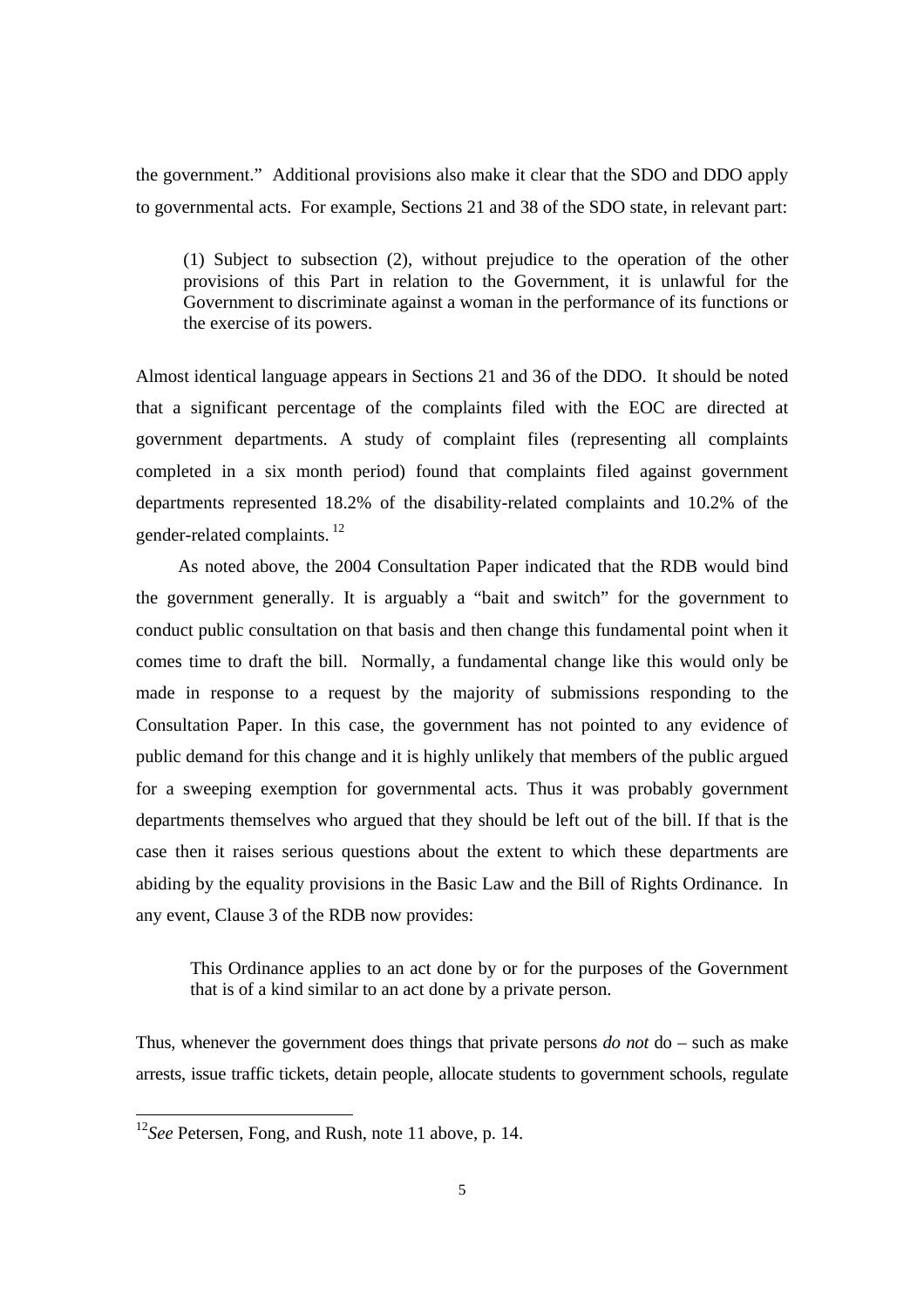businesses, or issue licenses – the RDB simply will not apply. The following hypothetical situations demonstrate the unfairness and inconsistencies that will be created if Clause 3 is not amended:

*Situation 1:* A woman believes that a police officer committed sexual harassment against her in the course of giving her a speeding ticket. The woman can go to the EOC, file a complaint and receive free investigation and conciliation assistance. If the case fails to conciliate she can apply for assistance to litigate her case. If her case is successfully litigated she can obtain money damages, pursuant to Section 76 of the SDO.

*Situation 2:* A man with a hearing disability believes that the Correctional Services Department has committed disability discrimination because it refuses to allow him to use his hearing aid in prison. The victim can file a complaint with the EOC and receive free investigation and conciliation assistance. If the case fails to conciliate he can apply for assistance to litigate the case and obtain a court order compelling the Correctional Services Department to allow him access to his hearing aid, as well as an award of money damages.

*Situation 3:* A resident of Hong Kong who is ethnically Indian receives a speeding ticket. He believes that the police committed racial discrimination because he observed that the police stopped three cars going about the same speed and let the other two drivers (one white and one Chinese) leave the scene with just a verbal warning. If this man goes to the EOC to file a complaint then the EOC will have to reject it as outside its jurisdiction. This is because giving out a speeding ticket is not an act "of a kind similar to an act done by a private person". It is outside the scope of Clause 3 and not affected by the RDB. If the victim points to the equality provisions in the BRO the EOC officer will have to inform the complainant that the EOC has no power to enforce any part of the BRO and send him away.

 *Situation 4:* An Indonesian woman, employed in Hong Kong as a live-in domestic worker, goes to the police to file a complaint against her employer, who has taken her passport and other personal belongings without her permission.<sup>13</sup> The police officer is rude to the Indonesian woman and makes several derogatory remarks about her skin colour. He also declines to record her complaint, telling her to "learn how to get along with your employer or go back to your home country". If the Indonesian

l

<sup>&</sup>lt;sup>13</sup>Interviews with 22 foreign domestic workers and four resource persons who assist domestic workers indicate that employers and employment agencies often confiscate domestic workers' passports, perhaps as a way to ensure that the workers pay the illegal "placement fees" that are frequently imposed upon them. *See* Peggy W.Y. Lee and Carole J. Petersen, *Forced Labour and Debt Bondage in Hong Kong: A Study of Indonesian and Filipina Migrant Domestic Workers,* CCPL Occasional Paper No. 16 (May 2006), (available at www.hku.hk/ccpl).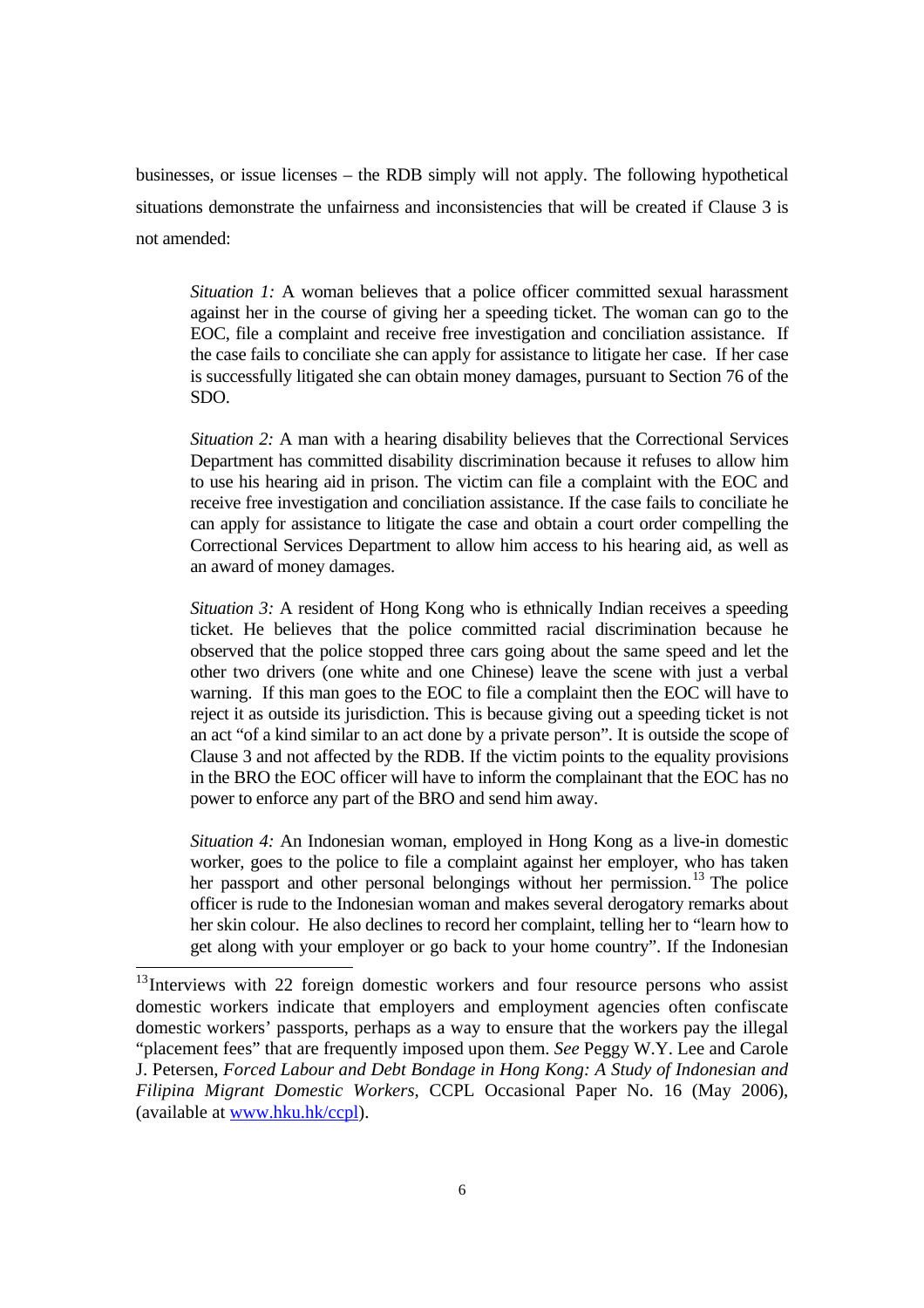woman goes to the EOC it will have to reject her complaint as outside its jurisdiction. Although the police officer appears to have committed racial discrimination, the acts are part of "police work" and not "similar to an act done by a private person". The acts thus fall outside the scope of Clause 3 and would not be covered by the RDB.

*Situation 5:* Same as *Situation 4* except that the police officer also commits sexual harassment against the Indonesian woman. The EOC will investigate the woman's complaint of sexual harassment because the SDO provides for general application to the government. However, the EOC will have to her reject complaint of racial discrimination and probably would not even include her allegations of racial discrimination in the statement of complaint. Even if the Indonesian woman manages to obtain legal aid to pursue her claim of racial discrimination separately from her claim of sexual harassment, the process of investigation and litigation is likely to be far less efficient and effective than if the EOC had been empowered to investigate both claims together. Indeed, this situation appears to be a case of intersectional discrimination, involving inseparable allegations of gender and racial prejudice, which should be investigated as one consolidated complaint.

 We can imagine how the South Asian man and the Indonesian woman would feel in these situations. They would justifiably ask: why does the EOC help victims of sex and disability discrimination to pursue similar complaints against government departments but not us? The answer that the EOC will have to give is: (1) the RDB is simply not as good as the SDO and the DDO when it comes to providing remedies for official discrimination; and (2) the EOC's powers are tied to the scope of the RDB. Without EOC support, most victims of racial discrimination or harassment will simply abandon their complaints. Legal services are very expensive in Hong Kong and it is not easy to obtain legal aid for non-criminal matters, even for claims under the BRO. The EOC enforcement process also offers a wider range of remedies than litigation under the BRO. For example, apologies are frequently requested by complainants and obtained in EOC conciliations. 14 Money damages can also be obtained, either through conciliation or through litigation supported by the EOC.

 In contrast, Section 6 of the BRO does not expressly mention money damages and I am not aware of any case in which money damages have been ordered as the remedy for a violation of the BRO. (Compare Section 6 of the BRO to Clause 76 of the SDO and DDO, and to Clause 71(4)(e) of the RDB, which all expressly provide for money damages.) It

<sup>&</sup>lt;sup>14</sup> See Petersen, Fong, and Rush, note 11 above, especially the tables of remedies requested and obtained through the EOC complaints resolution process.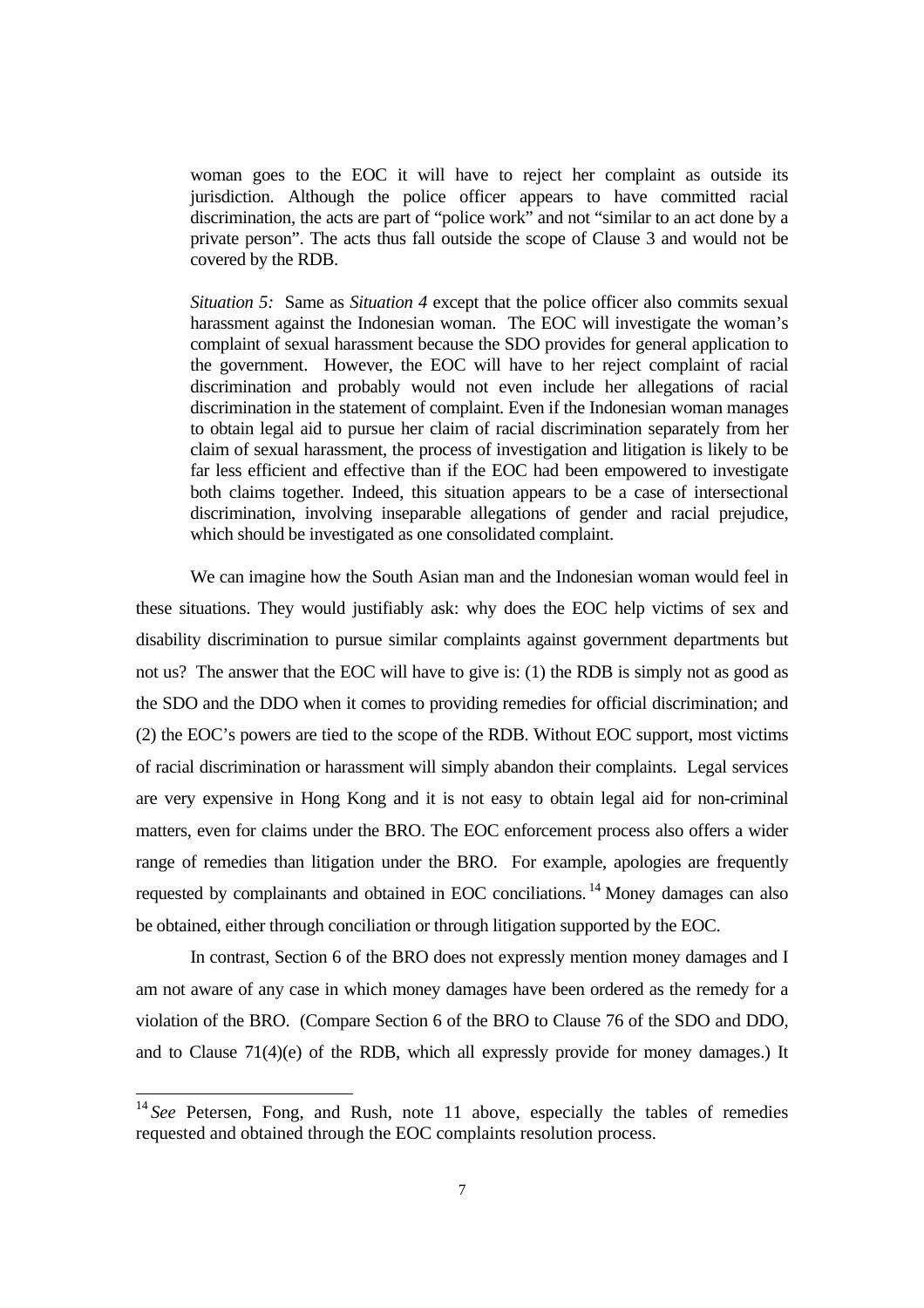appears that the effect (and perhaps the intent?) of Clause 3 in the RDB is to ensure that the government never has to pay money damages for truly "governmental" acts of racial discrimination or racial harassment.

 Equally important, the EOC has no power to conduct formal investigations of conduct that may violate the BRO. Thus, if the language of Clause 3 is not amended we cannot expect the EOC to conduct any formal investigations of alleged racial discrimination in truly "governmental" policies. The EOC also would not be able to initiate an action for judicial review of a governmental policy unless it relates to a function that falls within Clause 3. The importance of the EOC's enforcement powers was demonstrated by the case of *EOC v. Director of Education,*15 which ultimately led to a declaration by the Court of First Instance that the government's system of allocating students to secondary schools (known as the "SSPA") violated the SDO. The SSPA actually became unlawful in 1991, when the BRO came into force. However, the BRO had no practical effect upon the SSPA. It was not until the SDO came into force – bringing with it the formal investigation powers of the EOC – that the nature and extent of gender discrimination in the SSPA was revealed to the public. When the government still refused to reform the SSPA the EOC initiated an action for judicial review, which was successful on all counts. Without this EOC involvement, the SSPA almost certainly would not have been reformed because individual complainants lack the power to conduct a formal investigation and lack the resources to challenge the government in court.

 This raises an interesting question: if the government's Education Department develops a system of allocating students to government schools that discriminates against certain ethnic groups, would that system fall within the scope of Clause 3? Private institutions educate students but they do not allocate students to government schools. Thus, it appears that a racially discriminatory allocation system would fall outside Clause 3. It would be covered by the BRO but this would not help the victims much because the EOC could not investigate their claims or support them in litigation. Indeed, EOC support is

 $15$  [2001] 2 HKLRD 690. For a discussion of the EOC formal investigation and the events that led to the action for judicial review, *see* Carole J. Petersen, "The Right to Equality in the Public Sector: An Assessment of Post-Colonial Hong Kong" (2002) 32 *Hong Kong Law Journal* 103-34, especially 117-31.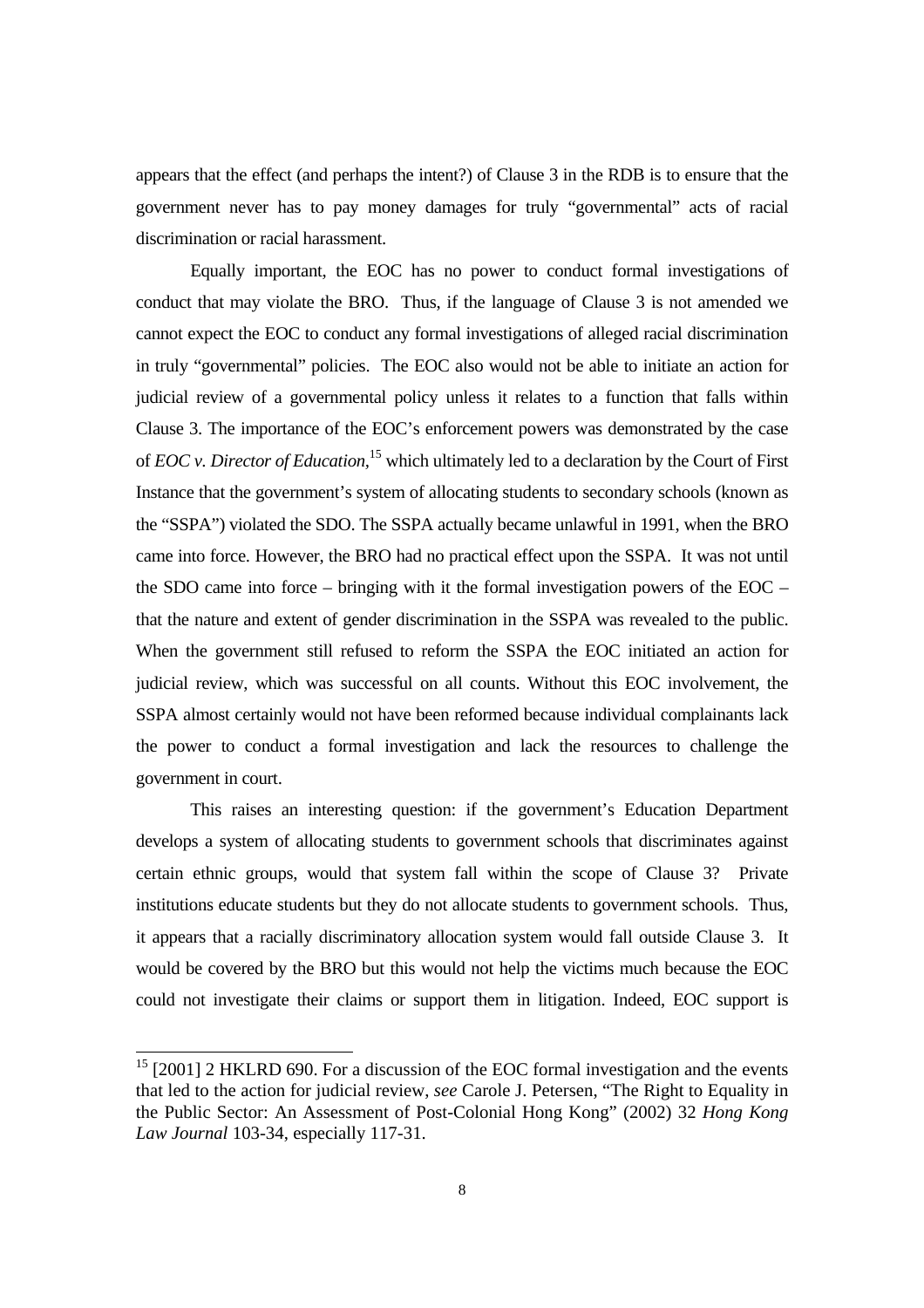arguably even more important for governmental discrimination than it is for discrimination by private actors. Private actors have an incentive to settle a case if they feel that they are likely to lose in court. However, the government has virtually unlimited financial resources to defend itself in court and certain government departments have demonstrated that they are reluctant to settle even very strong claims of unlawful discrimination.<sup>16</sup>

 In short, Clause 3 is a huge weakness in the RDB and the government has not offered any convincing justification for it. It is not sufficient for the government to keep repeating that it is already bound by the BRO because that law is far more difficult for individuals to enforce and offers fewer remedies than the RDB. The legislature needs to ask *why* the government is seeking to make it impossible for the EOC to enforce racial equality in *all*  governmental actions and policies? Perhaps the government is afraid that an EOC investigation will uncover policies that have been unlawful for many years under the BRO (like the policies in *EOC v. Director of Education* and in *K, Y, and W v. Secretary for Justice*), but which have not yet been reformed due to weak enforcement of the BRO in civil matters.

 If Clause 3 is not amended then the EOC should at least be given the power to enforce the equality provisions of the BRO and the Basic Law. If the government is truly confident that its policies comply with the BRO then it should not be afraid to give this power to the EOC.

 If the RDB is enacted without amendment then there is no question that Hong Kong's ethnic minorities will have received a weaker law than Hong Kong's victims of sex and disability discrimination. If I were the CEO of a multinational company and considering opening an office in Hong Kong then I would view that as a negative factor. If I were a

<sup>&</sup>lt;sup>16</sup> See Petersen, note 15 above, which discusses two cases in which the government refused to conciliate and instead chose to litigate, although it must have been clear to the government lawyers that the government's legal position was weak. Indeed, in *K, Y, and W v Secretary for Justice*, the District Court judge implicitly criticized the government for refusing to conciliate the three cases consolidated in that action. The judge noted that the government's own internal task force had advised it that the policy in question should be changed to comply with the DDO. The judge ordered the government to pay the EOC's litigation costs. *Ibid,* pp. 115-6. This only occurs in DDO litigation in the District Court if special circumstances justify an order of costs. *See* District Court Ordinance (Cap 336), section 73(C)(3).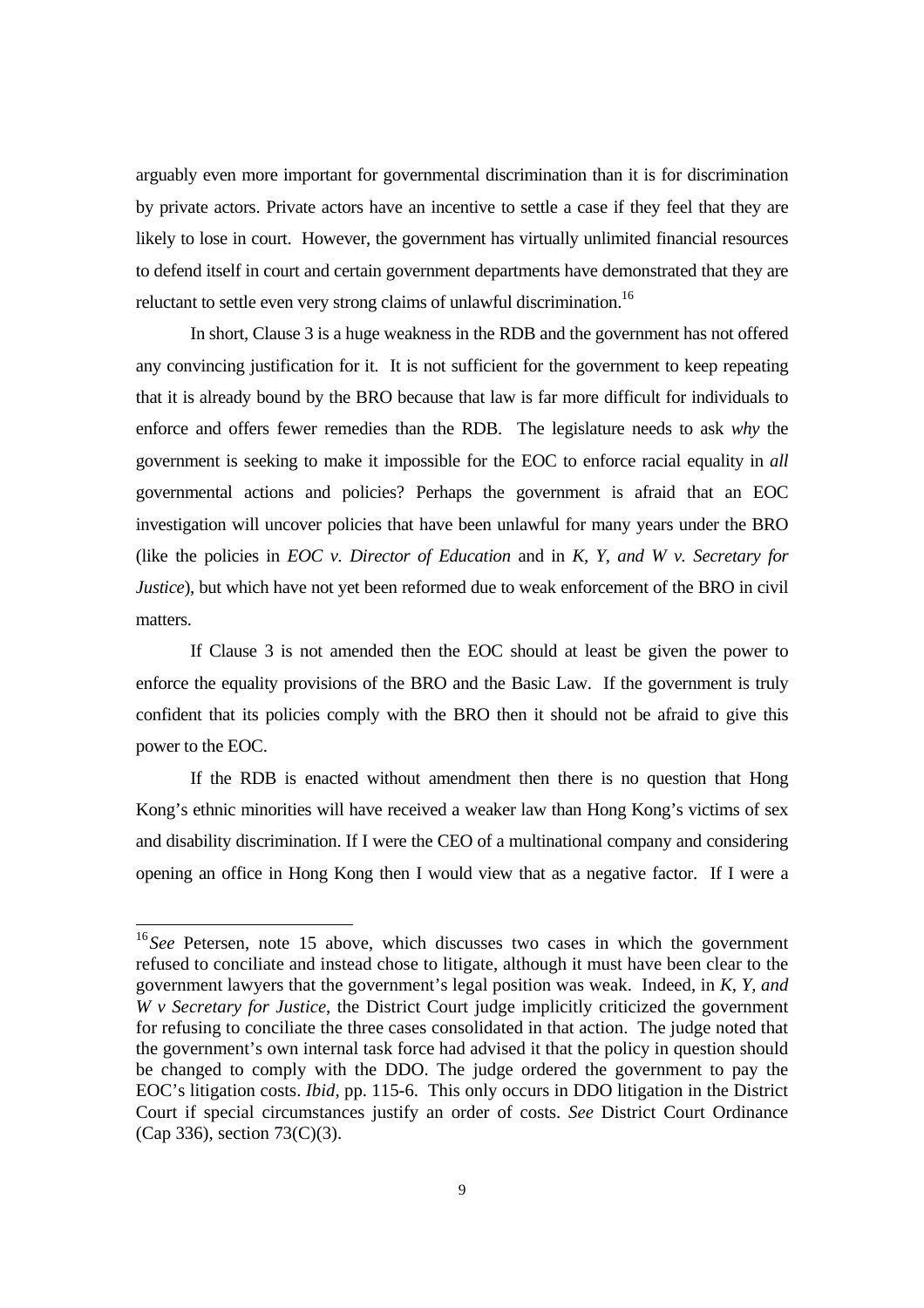member of the UN Committee on the Elimination of Racial Discrimination (CERD) I would view the RDB as an example of unfavourable legislative treatment of Hong Kong's ethnic minorities and as a violation of ICERD.

 It should also be noted that Clause 3 appears to contradict certain other clauses, which were apparently drafted before the government decided to add Clause 3. For example, Clause 34 prohibits discrimination in eligibility to stand for election and in appointments to public bodies. This is an important provision, based on Section 35 of the SDO. But how would it be enforced in light of Clause 3, which seems to imply that the RDB only binds the government when it performs acts that a private person could perform? This is an example of how the RDB has become internally inconsistent as a result of the addition of clauses that seek to narrow the scope of the bill.

# **III. Defining (Away?) Racial Discrimination**

 $\overline{a}$ 

 The government's 2004 Consultation Paper stated that it would follow the UK model and prohibit both direct and indirect discrimination. In English law, direct discrimination has been traditionally defined as treating a person a person less favourably on one of the prohibited grounds (e.g. race, colour, ethnicity, or national origin). Indirect discrimination is supposed to address practices that appear to be neutral but have a disproportionate and detrimental effect when applied to certain groups. However, in the UK it was difficult for plaintiffs to establish indirect discrimination under the Race Relations Act 1976, because the courts have interpreted the "condition or requirement" language as requiring a plaintiff to identify some policy that acted as an "absolute bar" to her hiring, promotion, or other benefit.<sup>17</sup> Thus, when the Hong Kong government released its Consultation Paper, many commentators suggested that the government should incorporate the Race Relations Act 1976 (Amendment) Regulations 2003, which were adopted to comply with the European Union Directive on equal treatment between persons, irrespective of racial or ethnic origins.18

<sup>17</sup> *See,* for example, *Perera v. Civil Service Commission and Department of Customs & Excise* [1983] IRLR 428; and *Meer v. London of Tower Hamlets* [1988] IRLR 399.

<sup>&</sup>lt;sup>18</sup> See, for example, Carole J. Petersen, "Racial Equality and the Law: Creating an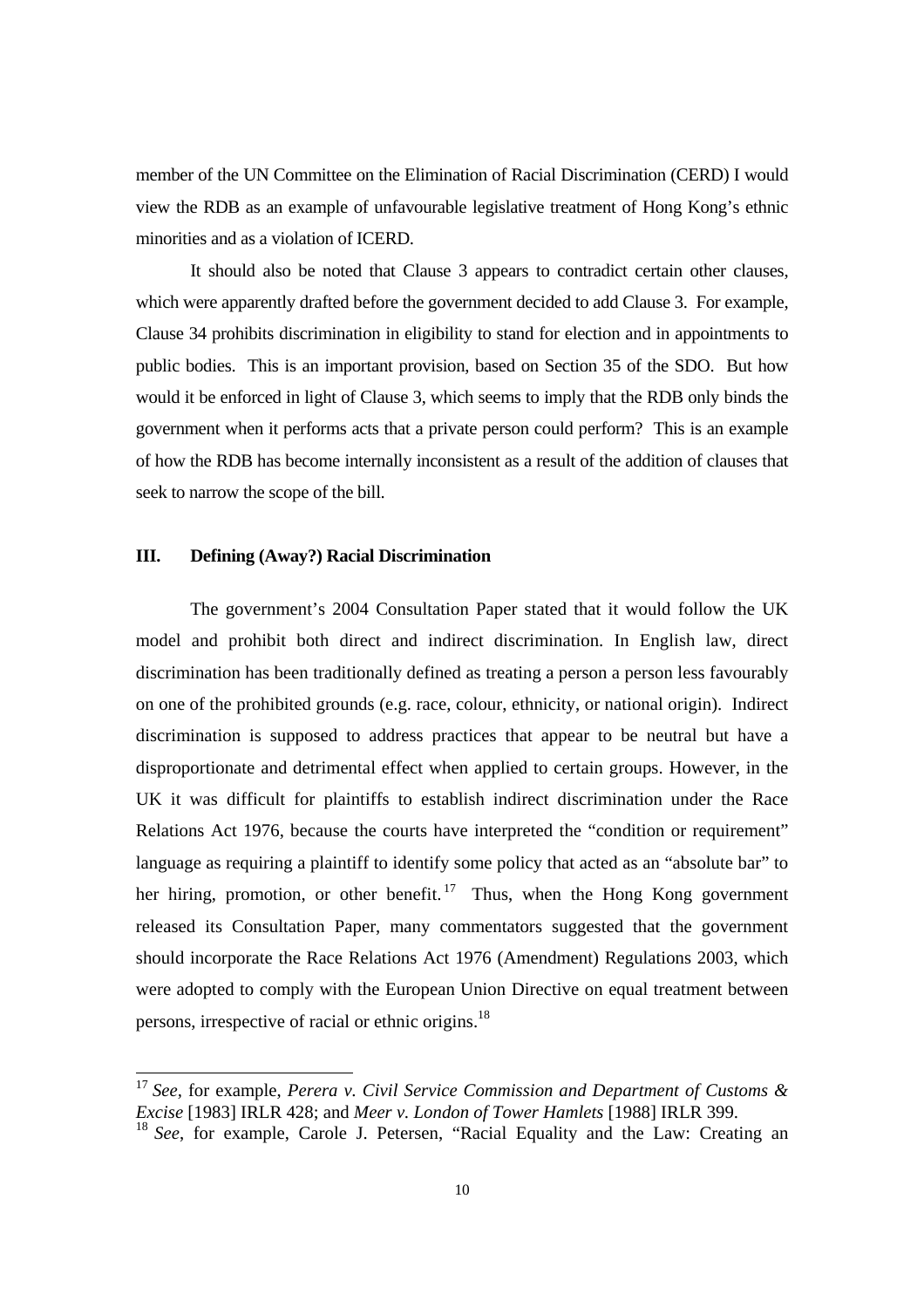Unfortunately, the Hong Kong government has done quite the opposite. It has taken the "old" definition of discrimination and then added additional qualifying language that will make it even harder to prove discrimination. Thus, the definition of discrimination proposed in the RDB is weaker than the 1976 version of the Race Relations Act and much weaker than the current version of UK law.

Clause  $4(1)(a)$  of the RDB starts out as follows:

 $\overline{a}$ 

(1) In any circumstances relevant for the purposes of any provision of this Ordinance, a person ("the discriminator") discriminates against another person if

(a) on the ground of the race of that other person, the discriminator treats that other person less favourably than the discriminator treats or would treat other persons; or

(b) the discriminator applies to that other person a requirement or condition which the discriminator applies or would apply equally to persons not of the same racial group as that other person but –

(i) which is such that the proportion of persons of the same racial group as that other person who can comply with it is considerably smaller than the

proportion of persons not of that racial group who can comply with it;

(ii) which the discriminator cannot show to be justifiable irrespective of the race of the person to whom it is applied; and

(iii) which is to the detriment of the other person because that person cannot comply with it.

So far, the language is similar to Section 5 of the SDO. However, in order to understand how this definition would work in practice one must read it in conjunction with Clause 8, which is entitled: *Meaning of "race", "on the ground of race", "racial group" and comparison of cases of persons or different racial groups* and has no equivalent in the SDO or the DDO. I have included, below, just a few excerpts from this very long clause, which appear to qualify the definitions of *both* direct and indirect discrimination. Clause 8 states, in relevant part:

(2) An act done on the ground of any matter specified in subsection (3) does not

Effective Statute and Enforcement Model for Hong Kong", 34 *Hong Kong Law Journal*  459-480, especially pp 470-1 (discussing recent amendments to UK law that could have been incorporated into the Hong Kong bill).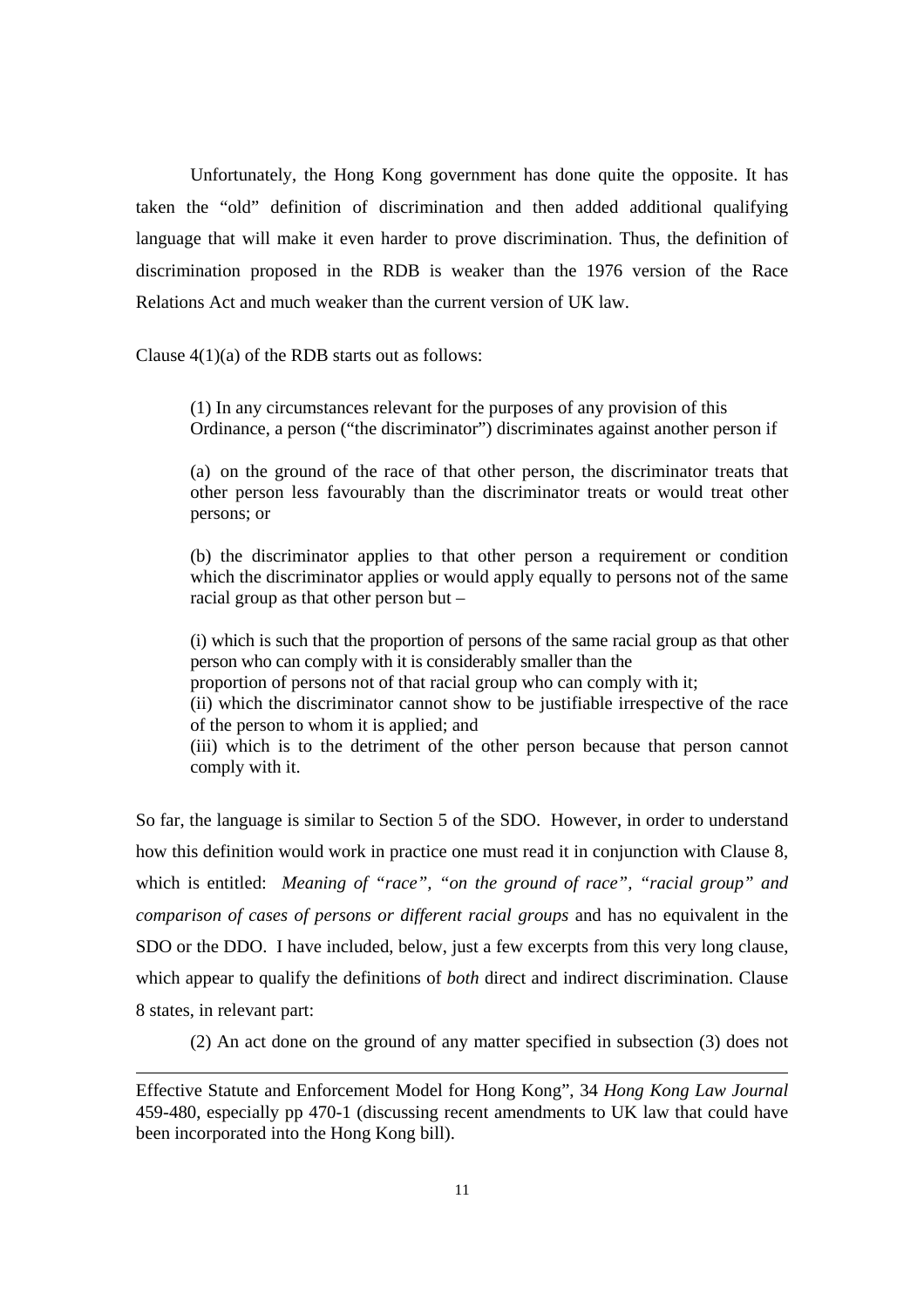constitute an act done on the ground of the race, colour, descent or national or ethnic origin of a person; and section 4(1)(*b*) does not apply to a requirement or condition as to any matter specified in subsection (3).

(3) The matters specified in this subsection are –

. . . .

(*b*) that the person –

(i) is or is not a Hong Kong permanent resident;

(ii) has or has not the right of abode or the right to land in Hong Kong;

(iii) is or is not subject to any restriction or condition of stay imposed under the Immigration Ordinance (Cap. 115); or

(iv) has or has not been given the permission to land or remain in Hong Kong under the Immigration Ordinance (Cap. 115);

(c) the length of residence in Hong Kong of the person; or

(d) the nationality, citizenship or resident status of the person under the law of any country or place concerning nationality, citizenship, resident status or naturalization of or in that country or place.

If I understand this provision correctly, it means that the following hypothetical advertisements would *not* be prohibited by the RDB:

"Wanted, hairdresser: No person with French nationality may apply."

"Wanted, accountant: Must have lived in Hong Kong for at least 20 years."

"This school does not admit children with South African citizenship."

"No person with Nepalese citizenship may enter this restaurant."

"Citizens of the Philippines may not stay in this hotel."

"People with Indian citizenship may not enter this shop."

"Only persons with Japanese passports may enter this jewellery shop."

"Only persons with American passports may enter this bar."

Most of us would consider advertisements like these to be discriminatory and highly offensive, and we would want them to be prohibited in a bill that purports to prohibit discrimination on the grounds of race, ethnicity, and national origin. We would want the ECO to have the power to investigate complaints arising from such advertisements. Had the government used the definition of racial discrimination that it said it would use (in the 2004 Consultation Document) then these advertisements would almost certainly constitute at least *indirect* discrimination on the ground of race, ethnicity, or national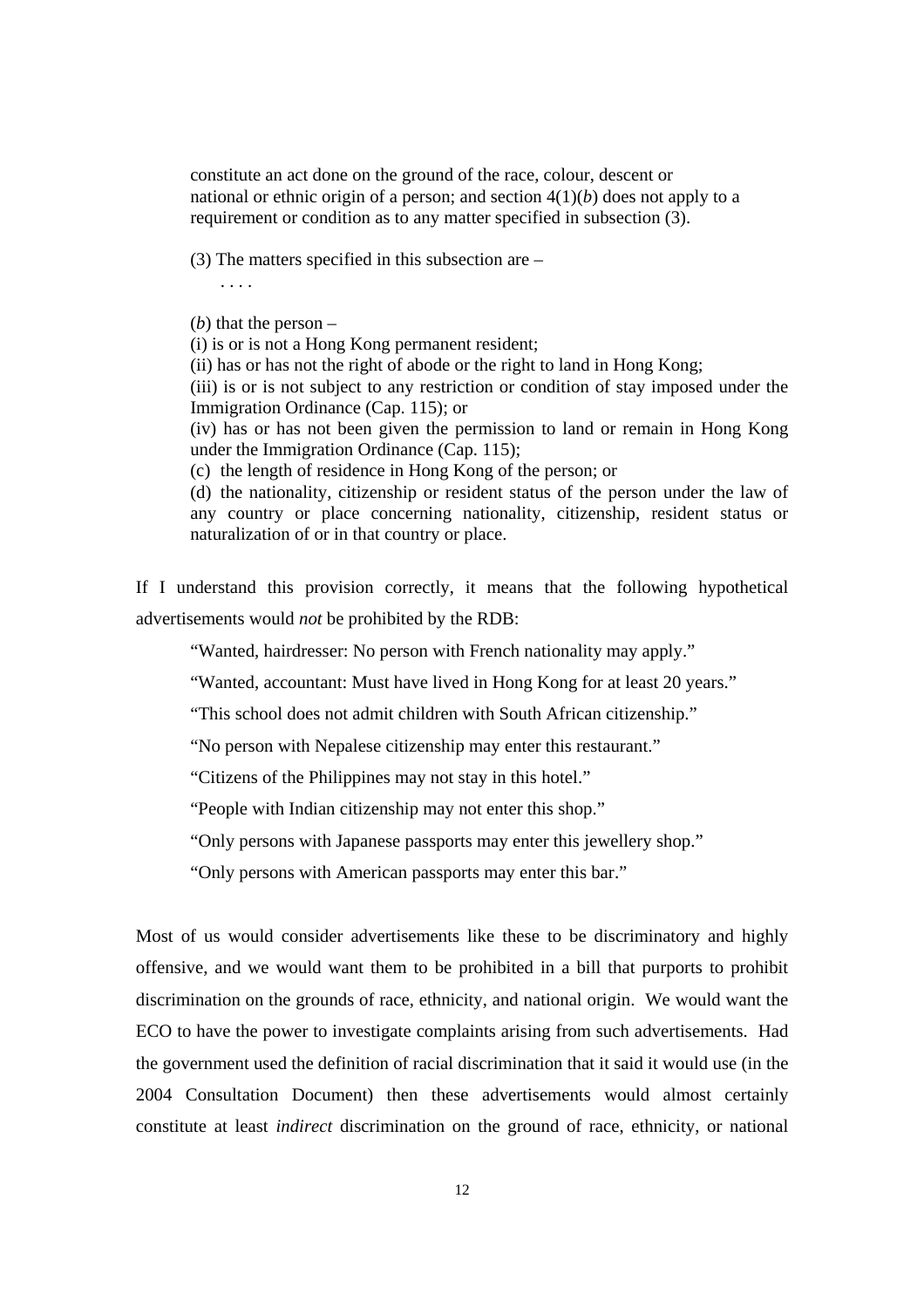origin.

 $\overline{a}$ 

The government's RDB, however, seems to preclude a claim in all of these situations. Clause 42 apparently only prohibits advertisements that indicate an intention to commit unlawful discrimination, as defined in the RDB. The RDB's definition of *direct* discrimination does not apply here because the RDB expressly states (in Clause 8(2)-(3)) that acts done on the ground of nationality, citizenship, or the length of residence in Hong Kong do "not constitute an act done on the ground of the race, colour, descent or national or ethnic origin of a person". The RDB also seems to preclude a claim of *indirect* discrimination, because Clause 8(2) states that the definition of indirect discrimination in "section  $4(1)(b)$  does not apply to a requirement or condition as to any matter specified in subsection (3)." Thus, if a person were excluded by one of these hypothetical advertisements and filed a complaint with the EOC the complaint would probably be rejected for failure to state an unlawful act. Although the field (provision of goods and services) falls within the scope of the RDB, the advertisements do not appear to constitute unlawful acts under the RDB. Assuming that my interpretation is correct, I would hope that the government and legislators would see the injustice (and the lack of logic) in this approach and make substantial amendments to Clause 8.

 Why would the government want to insulate advertisements like these? It may be that the government drafters did not fully appreciate the implications of Clause 8. The government's brief on the RDB to the Legislative Council implies that the reason it defined discrimination so as to exclude differential treatment on the basis of nationality or length of residence in Hong Kong is that the Convention on the Elimination of All Forms of Racial Discrimination (ICERD) does not *require* a state party to prohibit nationality discrimination.<sup>19</sup> It is correct that ICERD permits some differential treatment on the ground of nationality (with respect to voting, for example). <sup>20</sup> But this does not mean that a domestic anti-discrimination law implementing ICERD can give a *blanket*  endorsement to differential treatment on the ground of nationality and length of

<sup>&</sup>lt;sup>19</sup> The government informed the legislature that: "These definitions are consistent with those internationally adopted under ICERD." *See* Home Affairs Bureau, Government of the Hong Kong Special Administrative Region, *Legislative Council Brief: Race Discrimination Bill,* 29 November 2006 (File Ref: HAB/CR/1/19/102), at para 11.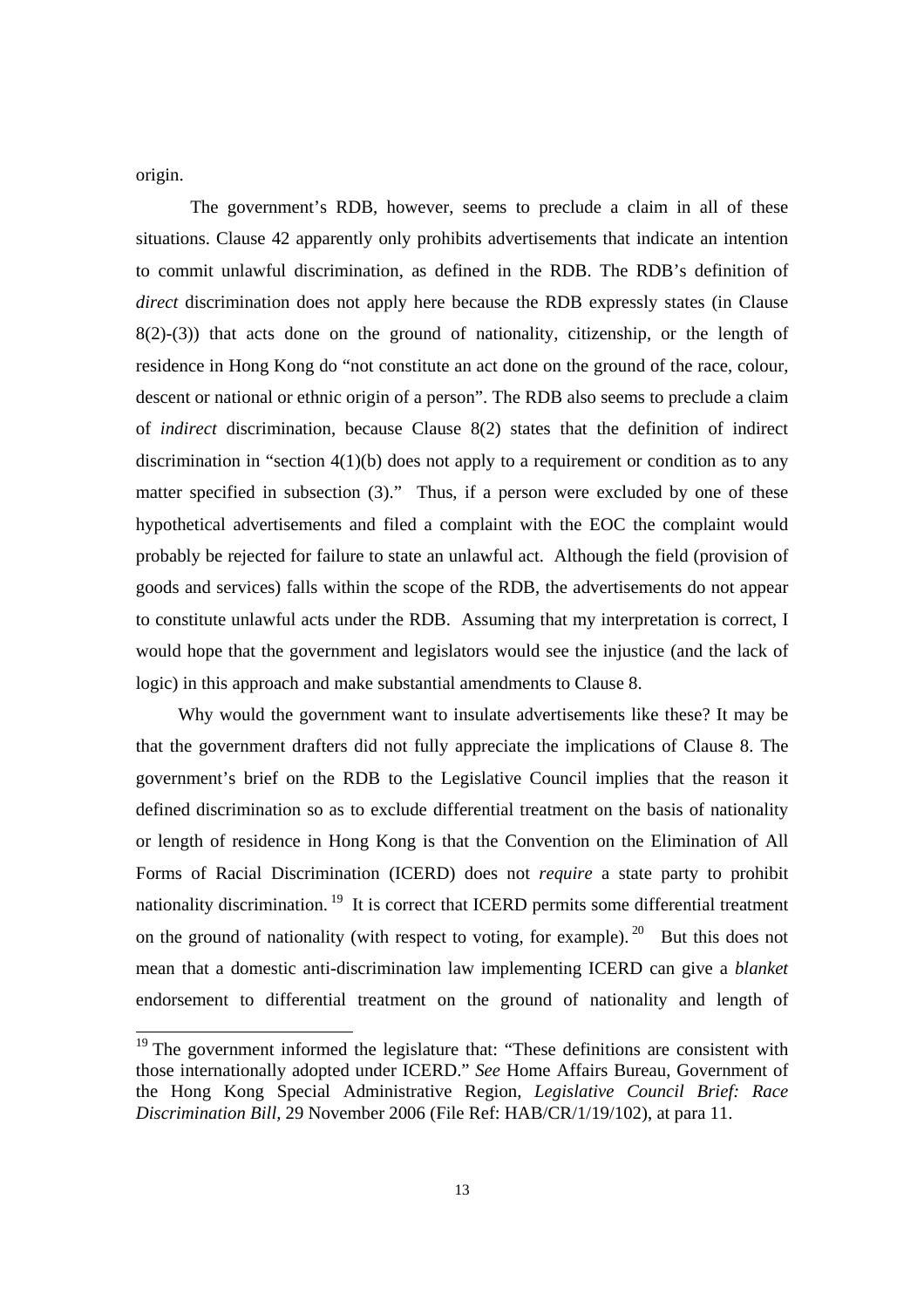residence, as these grounds could often be used to accomplish racial discrimination. Indeed, the CERD Committee has often condemned policies and practices that discriminate against non-nationals.<sup>21</sup> The CERD Committee and other United Nations human rights monitoring bodies would likely view a domestic law with Clause 8 as wholly inconsistent with Hong Kong's obligations under ICERD and other human rights treaties that apply to Hong Kong. Ironically, the government has stated that the need to respond to previous criticisms by these bodies is one of its chief reasons for introducing the RDB.<sup>22</sup> It makes little sense to enact a law that will attract additional criticism from the treaty monitoring bodies. Moreover, if allowed to stand, Clause 8 could also do severe damage to Hong Kong's reputation as an international and multicultural city. Who would want to travel or work in a city that has enacted a law that allows advertisements like the hypotheticals set forth above?

There is no equivalent to Clause 8 in either the SDO or the DDO. But one could draft a hypothetical equivalent to Clause 8 for the DDO, which might read as follows:

An act done on the ground that a person owns a guide dog shall not constitute an act done on the ground of disability for the purposes of the DDO and a rule against guide dogs shall not constitute a "requirement or condition" for the purposes of a claim of indirect disability discrimination.

We can imagine how the disability community would feel if such a clause were suddenly added to Section 6 of the DDO.

 Moreover, Clause 8 is not the only limitation that the government has added to the RDB's definition of discrimination. Clauses 4(2)-(5) add a seemingly endless list of qualifications to the definition of indirect discrimination, with language that has no equivalent in either the SDO or the DDO. For example, Clause 4 provides:

(2) For the purposes of subsection  $(1)(b)(ii)$ , a requirement or condition is justifiable either –

 <sup>20</sup> *See* ICERD, article 1.

<sup>&</sup>lt;sup>21</sup> *See*, for example, the CERD Committee's General Recommendation XXX (Discrimination Against Non-Citizens) (2004).

<sup>22</sup> *See,* for example, the Home Affairs Bureau's *Legislative Council Brief: Race Discrimination Bill* (note 19 above), at para 6.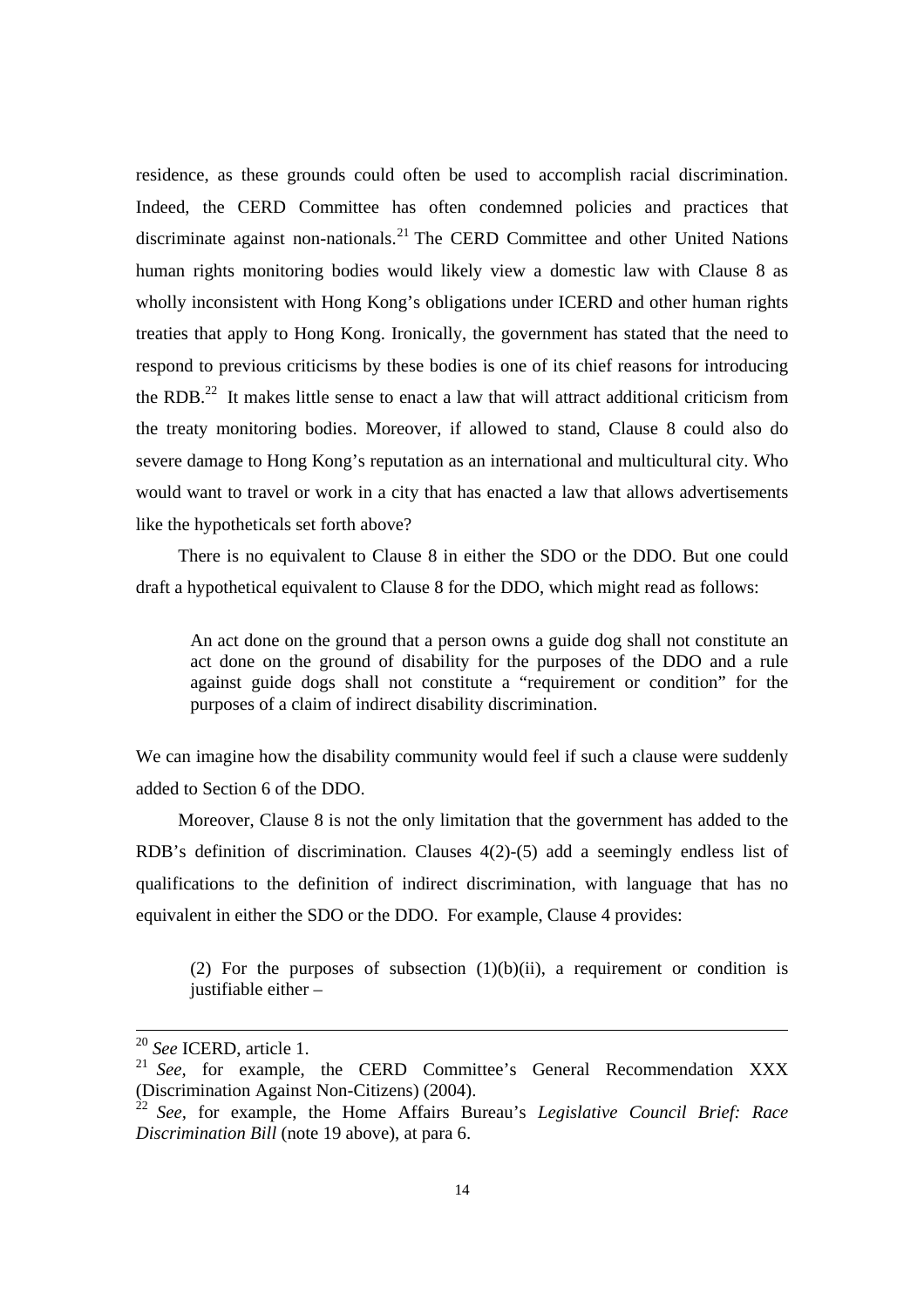(*a*) if it serves a legitimate objective and bears a rational and proportionate connection to the objective; or

(*b*) if it is not reasonably practicable for the person who allegedly discriminates against another person not to apply the requirement or condition.

(3) In determining for the purposes of subsection (2)(*b*) whether it is reasonably practicable for a person who allegedly discriminates against another person not to apply a requirement or condition, any relevant circumstances of the particular case may be taken into account including those referred to in subsection (4).

(4) The circumstances that may be taken into account include, but are not limited  $to -$ 

(*a*) the nature of the benefit or detriment likely to accrue to or be suffered by, or the likely impact on, all persons concerned;

(*b*) an estimate of the proportion of persons likely to benefit out of all the persons concerned, if the requirement or condition is not applied;

(*c*) whether any activities of the person who allegedly discriminates against another person will be disrupted if the requirement or condition is not applied and, if so, the extent of the disruption; and

(*d*) whether the person who allegedly discriminates against another person will need to provide additional services or facilities or incur additional expenditure (including recurrent expenditure), if the requirement or condition is not applied.

(5) Nothing in subsection (3) or (4) is to be construed as requiring the person who allegedly discriminates against another person or any other person concerned to confer any benefit, suffer any detriment, provide any services or facilities or incur any expenditure which the person or that other person (as the case may be) is not otherwise required to confer, suffer, provide or incur.

This extensive additional language makes it almost impossible for a layperson to sort out what constitutes indirect discrimination. The combined effect of all these qualifications and "relevant circumstances" (which the judge would be asked to consider when determining if it was "reasonably practicable" for the defendant not to apply the requirement or condition) also may make it impossible for a plaintiff to establish a case of indirect racial discrimination. It should be noted that a defendant could defeat a claim of indirect discrimination by satisfying *either* the "rational and proportionate" test in Clause 4(2)(a) *or* the "not reasonably practicable" test in Clause 4(2)(b). Thus, it appears that a defendant could justify a requirement or condition simply by showing that it was not reasonably practicable for him not to apply it, *regardless* of how irrational and disproportionate the requirement or condition was in relation to the "legitimate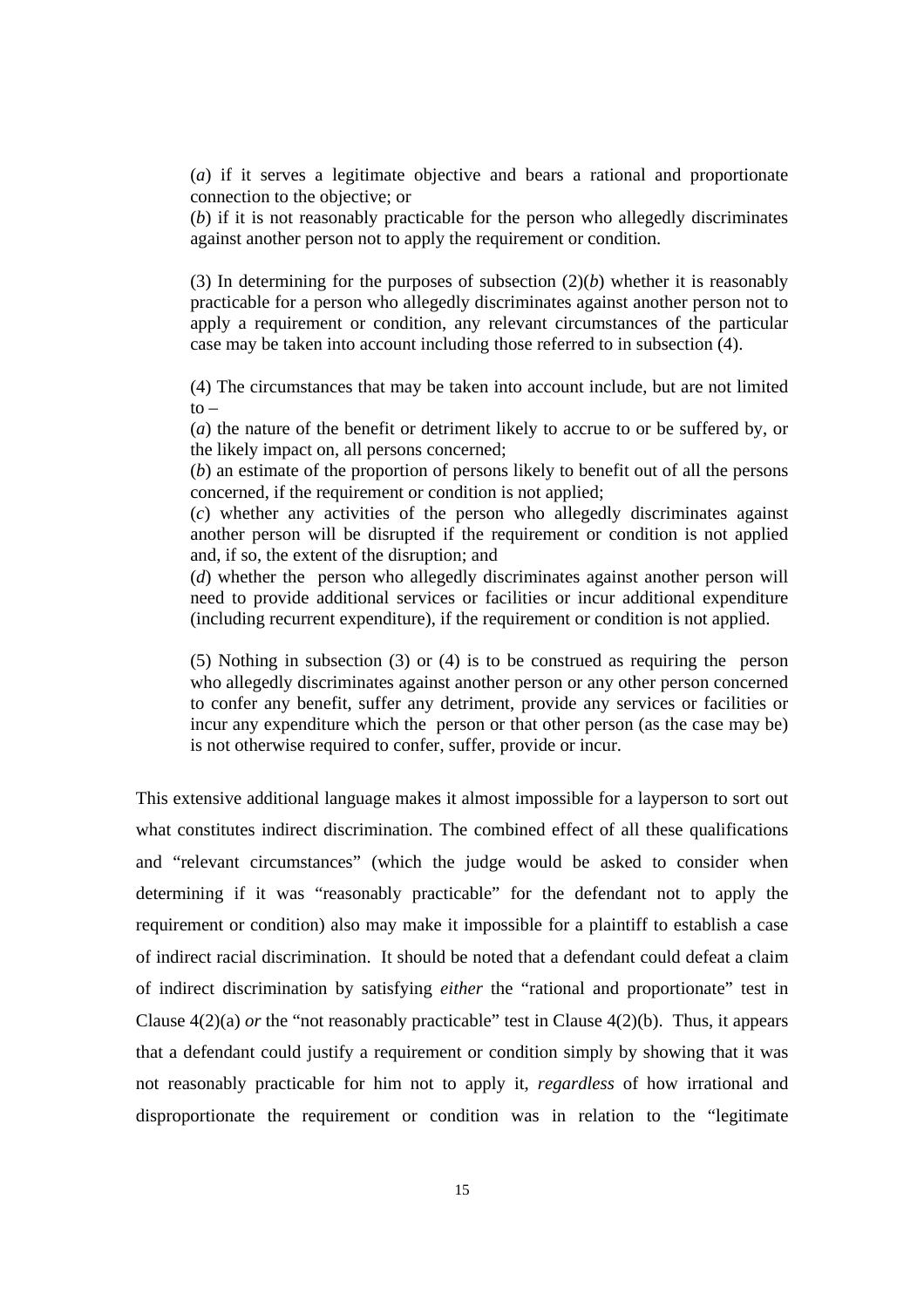objective".

Consider, for example, the following hypothetical situation:

A private training centre that offers extensive courses in English as a second language posts the following advertisement:

"Wanted: Qualified English teachers to teach English as a second language. All applicants must: (1) be graduates of and provide transcripts from an accredited university in Hong Kong; and (2) provide at least three reference letters from university teachers who are currently residents of Hong Kong."

A woman is interested in this job. She grew up in Hong Kong and is a Hong Kong permanent resident, but she is not Chinese and she graduated from a university in the United Kingdom. When she telephones to ask if the prospective employer would waive these two requirements she is told that this not possible because it is too burdensome for the employer's staff to check on the authenticity of overseas transcripts and reference letters.

Under most racial discrimination laws, this policy would probably constitute a *prima facie* case of indirect racial discrimination. The two requirements are applied to all applicants, regardless of their race or ethnicity. However, in practice, non-Chinese applicants will have a more difficult time complying with the two requirements because they are less likely than Hong Kong Chinese to be graduates of local universities. If the RDB's definition of indirect discrimination simply tracked the language of the SDO then the burden of proof would now shift to the prospective employer to show that these two requirements were "justifiable irrespective of the race of the person to whom it is applied." It would be difficult for an employer to demonstrate that these two requirements are justifiable for this job.

 However, with the extensive "extra" language that has been added in Clause 4(2)- (5) of the RDB, the employer may have an easier time justifying the requirements. The employer will argue that it takes extra time and effort to process an application from an applicant with overseas transcripts and references. The employer's staff may have to make long-distance telephone calls to check on the authenticity of the references and it is always a little more difficult to evaluate an overseas transcript than a transcript from one's own jurisdiction. The employer will argue that the judge should take this into account when considering whether it was "reasonably practicable" for the employer to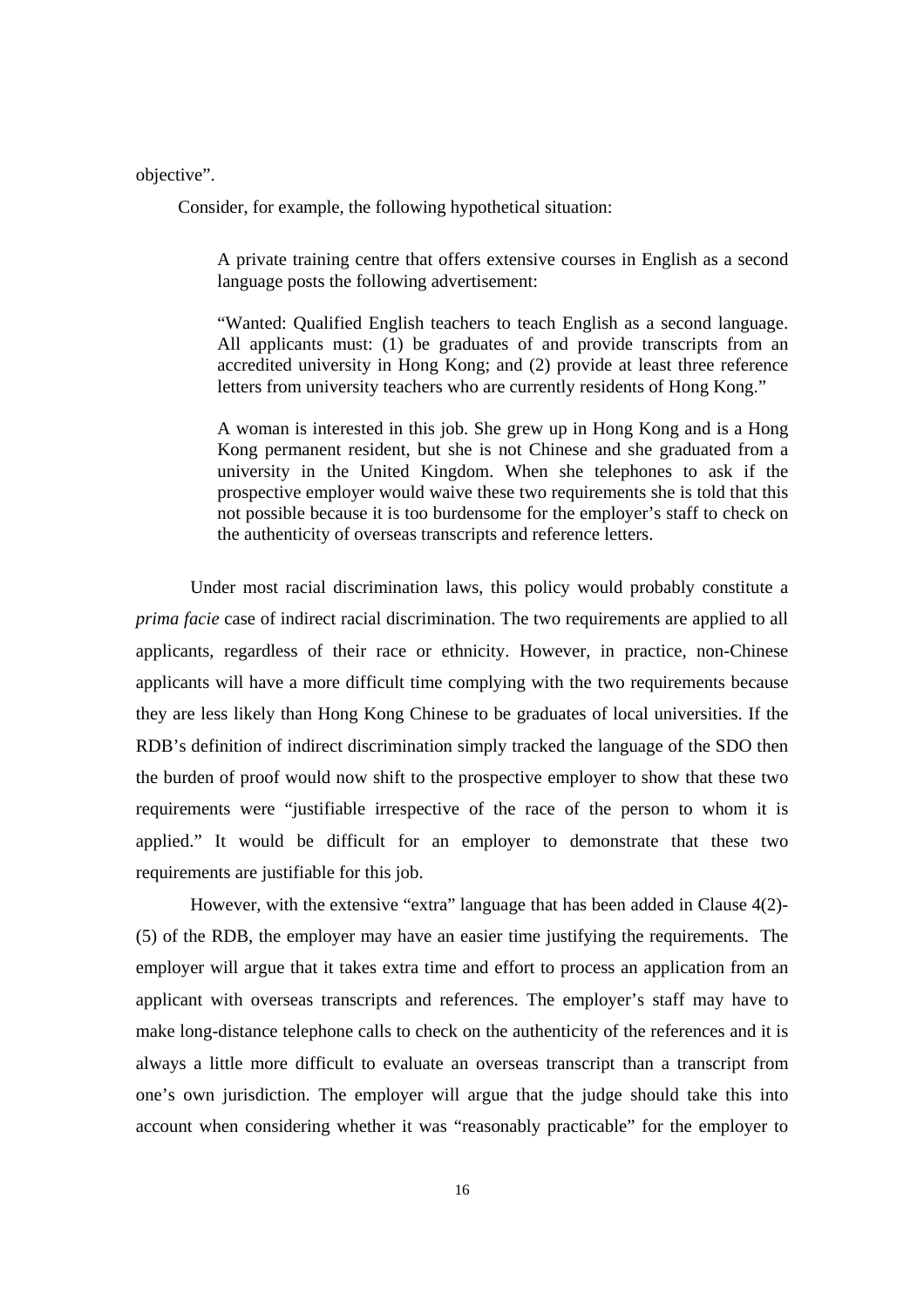have given up the two requirements stated in the job advertisement. The employer will also seek to rely upon Clause 4(5), which is poorly worded but seems to imply that employers and other potential defendants should not have to incur *any* additional expenditure or provide *any* additional services as a result of this new law.

 This is just one example. I am sure that we could think of many more hypotheticals that demonstrate how difficult it would be to prove indirect racial discrimination – unless legislators insist that the "extra" language in Clause 4 be deleted. It is ironic that commentators initially hoped that the government would depart from the model in the SDO and adopt the more progressive model now applied in the UK. Instead, the Hong Kong government has taken a step backward and proposed that Hong Kong's ethnic minorities should be content with a far weaker definition of discrimination than the definition enacted in 1995 in the SDO and the DDO. Victims of racial discrimination clearly would have been better off if the Equal Opportunities Bill 1994 (EOB), which was introduced by former legislator Anna Wu, had been enacted. That bill took a uniform approach and gave victims of different forms of discrimination similar protection. This uniform approach is particularly important for small minority groups, who lack political power. In contrast, the "step-by-step" approach, which the government insisted upon when it successfully opposed the EOB, has turned out to be nothing more than an excuse to provide a weaker law – this constitutes delayed, separate, and unequal protection for ethnic minorities.

## **IV. The Prohibited Grounds**

 The government has proposed that the bill should prohibit discrimination on the grounds of "race, colour, descent, or national or ethnic origin." These grounds track the language of Article 1 of ICERD, which defines "racial discrimination" to mean "any distinction, exclusion, restriction, or preference based on race, colour, descent, or national or ethnic origin." However, the UN's CERD Committee has often observed that every jurisdiction should closely examine its own circumstances and develop legislation and policies to address the problems that exist there. For Hong Kong, one of the most controversial issues is how to address the well-documented discrimination suffered by new immigrants from Mainland China. I have previously argued that the government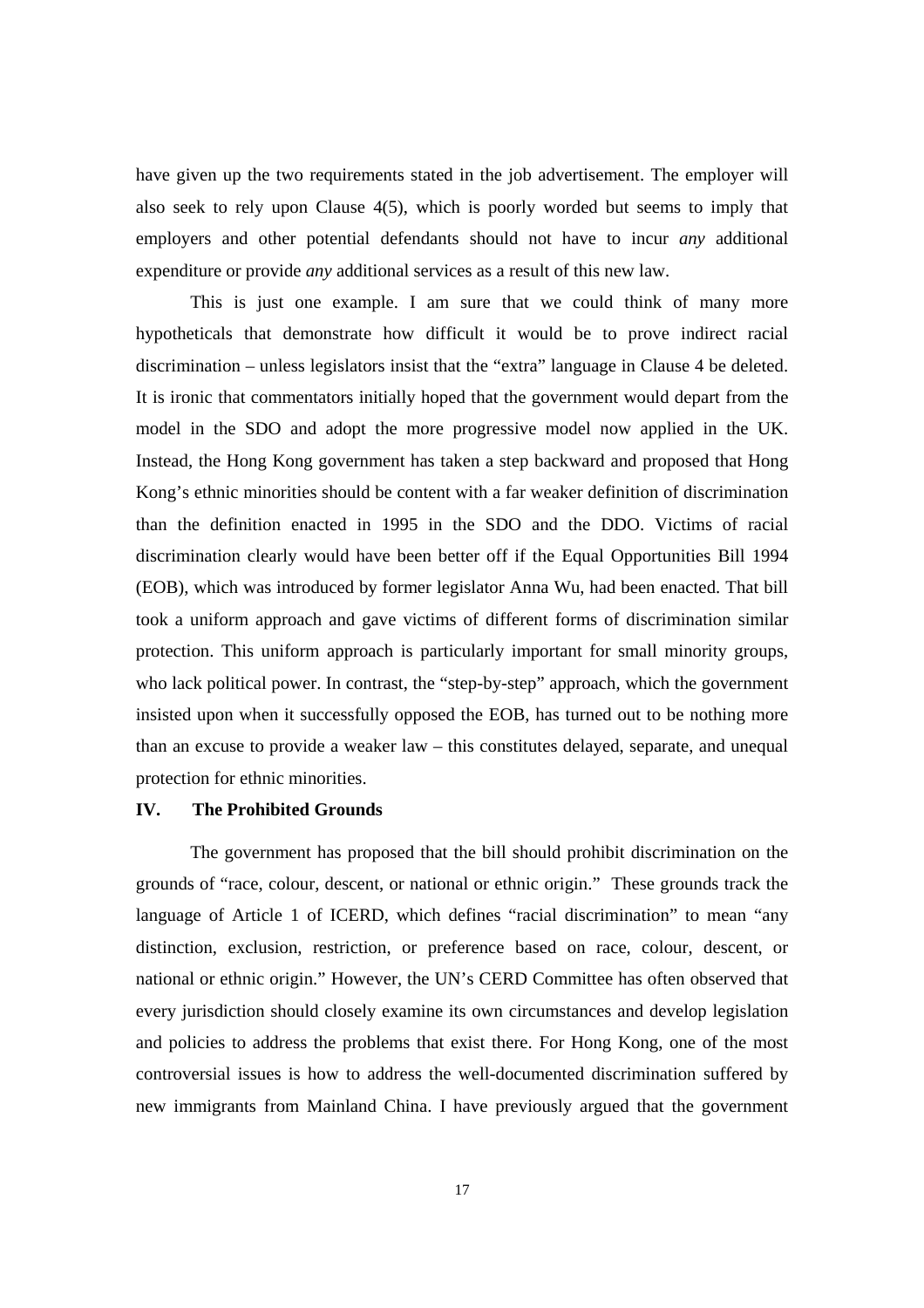should prohibit discrimination on the ground that a person is an immigrant.<sup>23</sup> I will not repeat those arguments here except to explain why the government's reasons for not including this as a prohibited ground of discrimination are not persuasive.

 The government has argued that the discrimination suffered by new immigrants from Mainland China is a form of "social" rather than racial discrimination and that it would be "wrong in principle" to address that type of discrimination in a bill on racial discrimination. <sup>24</sup> I cannot think of any "principle" that would be violated by including immigrant status as a prohibited ground, especially as this is closely related to national origin (there is a strictly controlled border between Hong Kong and China, which makes the analysis of national origin somewhat different here than it would be in countries without internal immigration control). There is also growing evidence that Hong Kong Chinese and Mainland Chinese have distinct ethnic identities. Indeed, the Hong Kong government itself took this position when it included information on new arrivals from China in its 2000 submission to the CERD Committee.<sup>25</sup> The only other explanation that the government has given for not including immigrant status now is that a law prohibiting discrimination against new migrants from Mainland China would have "adverse implications" for government rules on eligibility for certain public benefits, which require seven years of eligibility.<sup>26</sup> If these rules are desirable the government could easily draft a precisely worded exemption for them.

 I have also previously argued that the bill should expressly prohibit discrimination on the ground of religious affiliation.<sup>27</sup> Otherwise, the courts are likely to hold that some religious groups constitute an ethnic group while others do not. For example, Jews were held to be an ethnic group under the UK's Racial Relations Act 1976. However, religious groups with a wider and more culturally diverse membership, such as Muslims, have had difficulty establishing that they constitute a distinct ethnic

<sup>23</sup> *See* Petersen, note 18 above.

<sup>24</sup> *See* the Home Affairs Bureau's *Legislative Council Brief: Race Discrimination Bill*  (note 19 above), at para 32.

<sup>25</sup> *Ibid.* 

<sup>26</sup> *See,* for example, the Home Affairs Bureau's *Legislative Council Brief: Race Discrimination Bill* (note 19 above), at para 6.

<sup>27</sup> *See* Petersen, note 18 above.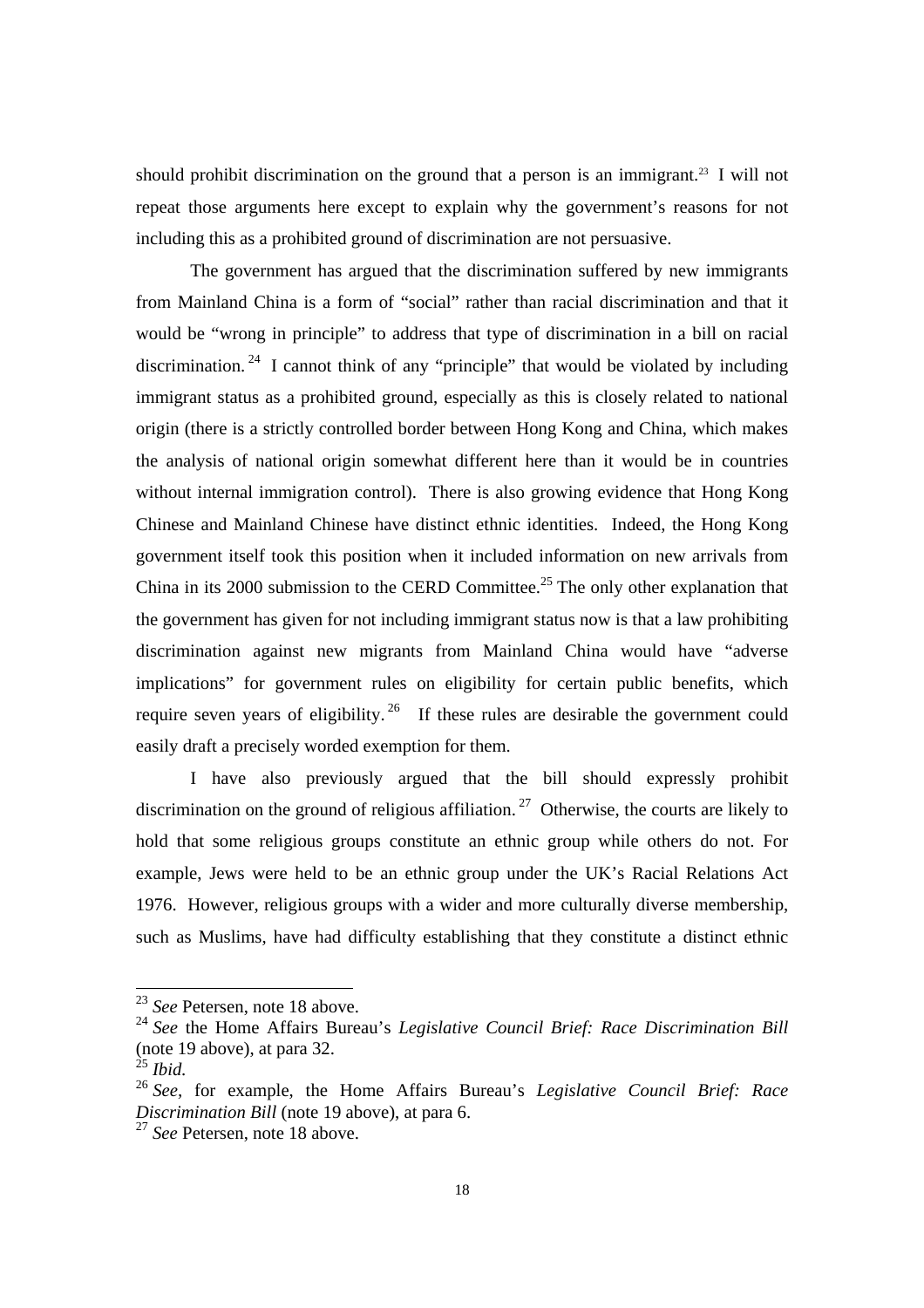group. Rather than leaving this issue open for judicial interpretation, the law should expressly include "religious affiliation or belief" as a prohibited ground of discrimination. Then a religious group would not need to argue that it is also an "ethnic group" in order to secure protection from discrimination.

 There is, in fact, no logical reason why discrimination on the grounds of religion and immigrant status should not also be prohibited in a diverse community like Hong Kong. The SDO prohibits marital status and pregnancy discrimination because the legislature and the government recognized that the SDO could not tackle gender discrimination without addressing these related forms of discrimination. (Interestingly, the Hong Kong EOC receives more complaints of pregnancy discrimination than of sex discrimination.) Similarly, religion and immigrant status are often related to ethnic discrimination and it makes sense to address them both in this piece of legislation.

The government has proposed, in Clause 5 of the RDB, to prohibit discrimination on the grounds of the race or ethnicity of the *spouse or relative* of a person. Thus, if a landlord refuses to rent to a prospective tenant because his wife is South Asian, the prospective tenant could bring an action for discrimination in his own name. This is a useful provision but it should be amended so as to prohibit discrimination (as well as harassment and vilification) on the grounds of the race, ethnicity, colour, descent, or national origin of an *associate* of a person. The following hypothetical example illustrates the advantages of this suggested amendment:

A student at the University of Hong Kong wishes to rent an apartment but the landlord refuses to rent to her because her roommate is Nepalese. The Nepalese roommate is reluctant to file the complaint, fearing that it will generate more hostility against her. Since the Nepalese roommate is not the student's spouse or relative (as required by Clause 5 of the RDB), the student would not be able to file a complaint of racial discrimination in her own name.

If, however, the language of Clause 5 is amended to include "associates", as well as spouses and relatives, then the student could file a complaint in her own name. Similarly, if a group of friends is denied admission to a bar (or charged a higher admission fee) on the ground of the ethnicity of one member of the group, then all members of that group should be able to file complaints.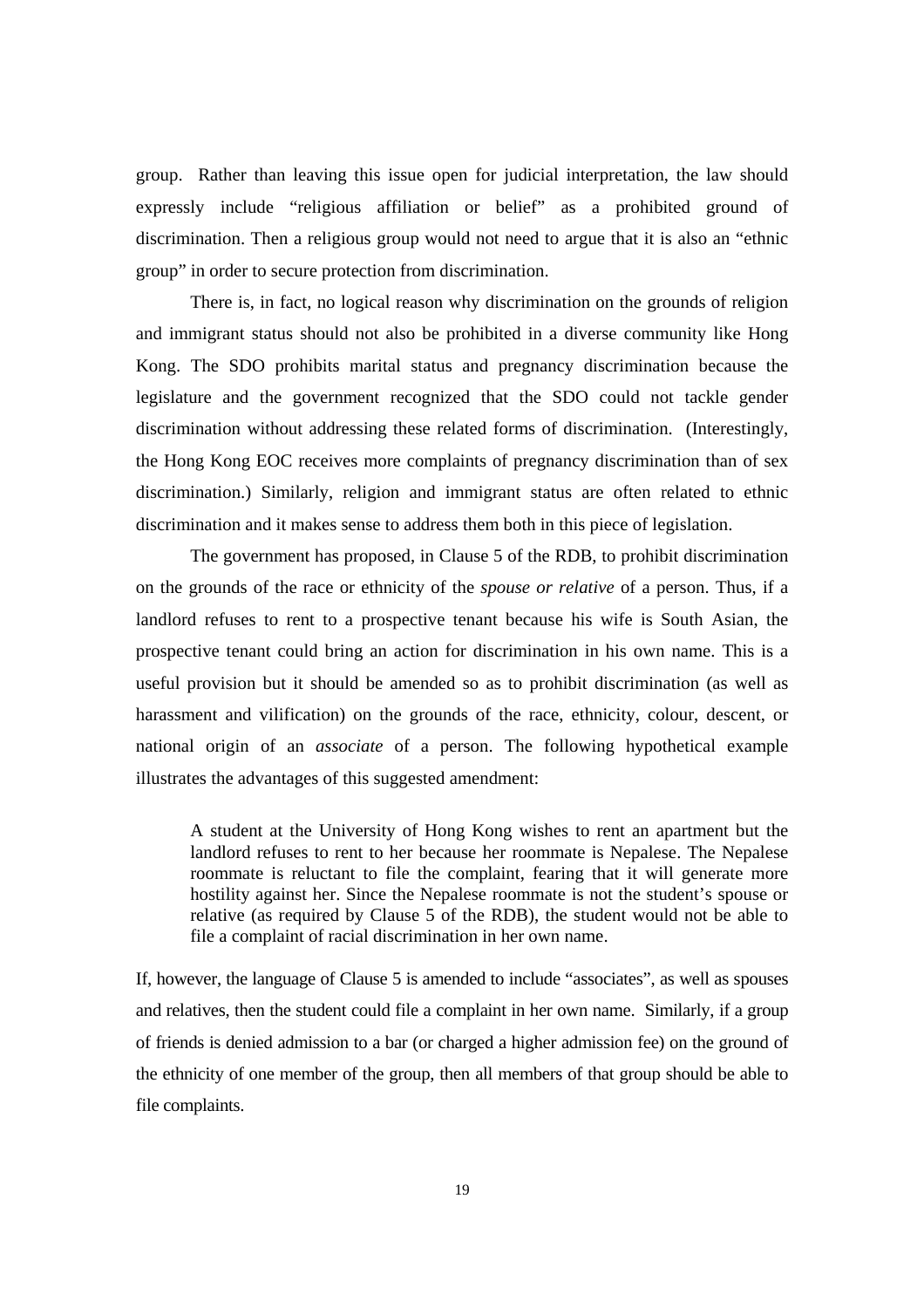There is precedent for this broader approach as the Hong Kong DDO prohibits discrimination on the ground of the disability of an associate and this provision has proven valuable in redressing actual cases of discrimination. For example, in the case of the Kowloon Bay Health Centre (which settled before it was litigated), patients and staff at a health centre in Hong Kong suffered discrimination and harassment from people living in the area, on the ground of the disabilities of the patients. Privacy concerns and fear of reprisals understandably make patients reluctant to file complaints with the EOC. Fortunately, certain employees of the centre were willing to file complaints and could do so because they had suffered discrimination on the ground of the disabilities of their associates.<sup>28</sup> There is no reason why the law should not provide similar protection to people who suffer discrimination on the ground of the race or ethnicity of their associates.

### **V. Conclusion**

l

As a the consequence of the government's insistence on a "step-by-step" approach, ethnic minorities have waited more than a decade longer than victims of gender and disability discrimination for a law protecting their rights. It would be shameful if the RDB now turns out to be a significantly weaker law than the SDO and the DDO. If the government is not willing to incorporate the progressive amendments that have been made to UK law in recent years, it should at least be willing to enact a law that is as strong (and as wide in scope) as Hong Kong's existing anti-discrimination ordinances. A law that is clearly less effective may well violate the Basic Law, as well as Hong Kong's obligations under ICERD and other international human rights treaties.

If the Hong Kong government refuses to agree to amendments to strengthen the RDB then legislators and the public have a right to ask: what is the government afraid of? If government departments are already complying with the equality provisions of the Basic Law and the Bill of Rights Ordinance then they should not be not be afraid of an RDB that is

<sup>28</sup> *See* Hong Kong Equal Opportunities Commission, *Report on Case Study of Kowloon Bay Health Centre* (1999). *See* also *K, Y, and W v Secretary for Justice* [2000] 3 HKLRD 777, in which the District Court held unlawful a government policy of rejecting an applicant for jobs in the disciplined services if the applicant had a close relative who suffered from mental illness. The Court found that this policy constituted unlawful discrimination on the ground of the disability of the applicant's associate.